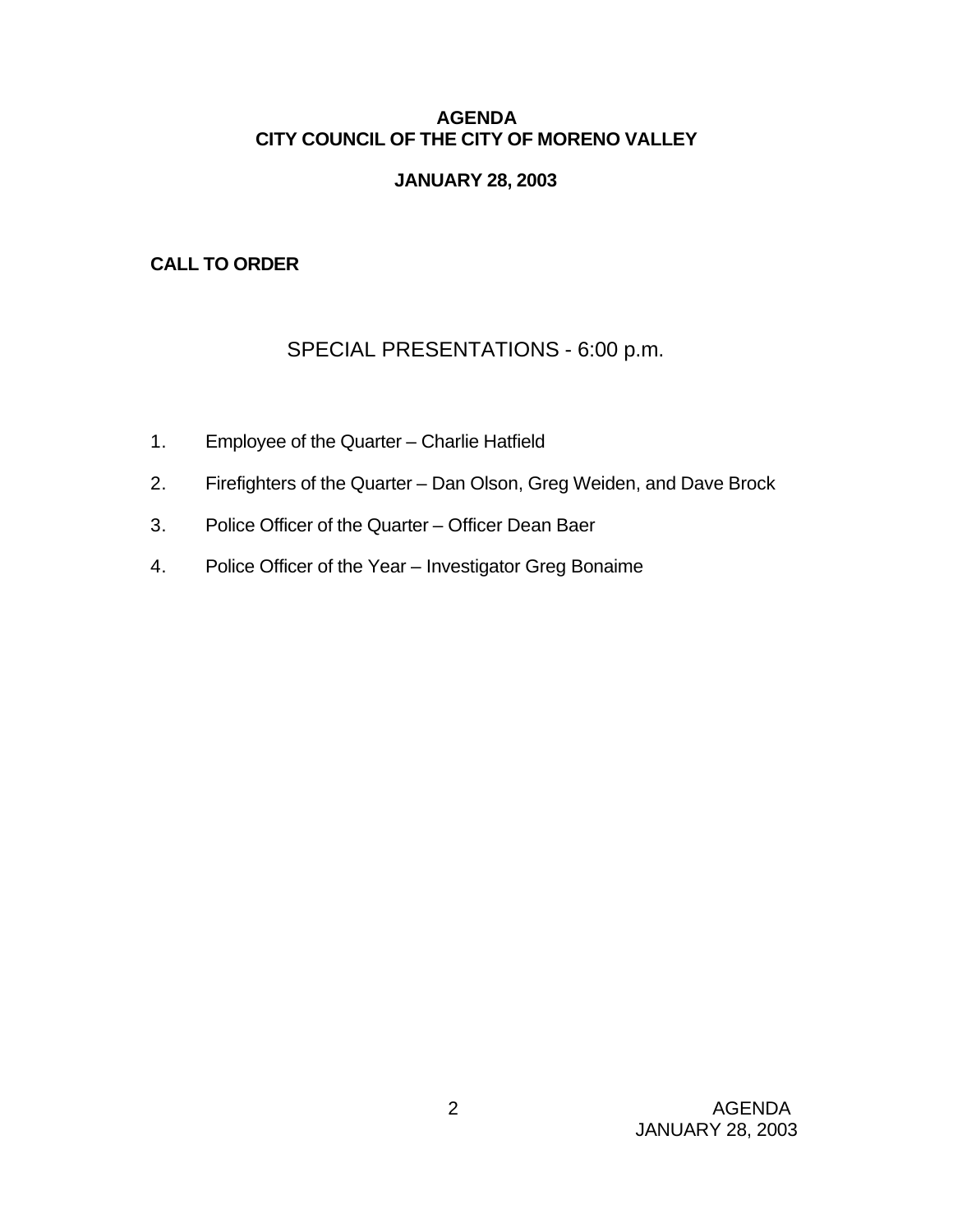#### **AGENDA JOINT MEETING OF THE CITY COUNCIL OF THE CITY OF MORENO VALLEY MORENO VALLEY COMMUNITY SERVICES DISTRICT COMMUNITY REDEVELOPMENT AGENCY OF THE CITY OF MORENO VALLEY**

#### **REGULAR MEETING - 6:30 P.M. JANUARY 28, 2003**

**CALL TO ORDER** (Joint Meeting of the City Council of the City of Moreno Valley, Moreno Valley Community Services District and the Community Redevelopment Agency of the City of Moreno Valley - actions taken at the Joint Meeting are those of the Agency indicated on each Agenda item)

#### **PLEDGE OF ALLEGIANCE**

**INVOCATION** – Pastor Robert M. Mink, Discovery Christian Church

#### **ROLL CALL**

#### **INTRODUCTIONS**

PUBLIC COMMENTS **ON MATTERS ON THE AGENDA** WILL BE TAKEN UP AS THE ITEM IS CALLED FOR BUSINESS, BETWEEN STAFF'S REPORT AND CITY COUNCIL DELIBERATION (SPEAKER SLIPS MAY BE TURNED IN UNTIL THE ITEM IS CALLED FOR BUSINESS.) Those wishing to speak should submit a BLUE speaker slip to the Bailiff. There is a three-minute limit per person.

All remarks and questions shall be addressed to the presiding officer or to the City Council and not to any individual Council member, staff member or other person.

PUBLIC COMMENTS **ON MATTERS NOT ON THE AGENDA** UNDER THE JURISDICTION OF THE CITY COUNCIL WILL BE HEARD PRIOR TO CITY COUNCIL REPORTS AND CLOSING COMMENTS. IN THE EVENT THAT THE AGENDA ITEM FOR SUCH PUBLIC COMMENTS HAS NOT BEEN CALLED BY 10:00 P.M., IT SHALL BE CALLED AS THE NEXT ITEM OF BUSINESS FOLLOWING THE CONCLUSION OF ANY ITEM BEING HEARD AT 10:00 P.M. Those wishing to speak should submit a PINK speaker slip to the Bailiff. There is a three-minute limit per person.

All remarks and questions shall be addressed to the presiding officer or to the City Council and not to any individual Council member, staff member or other person.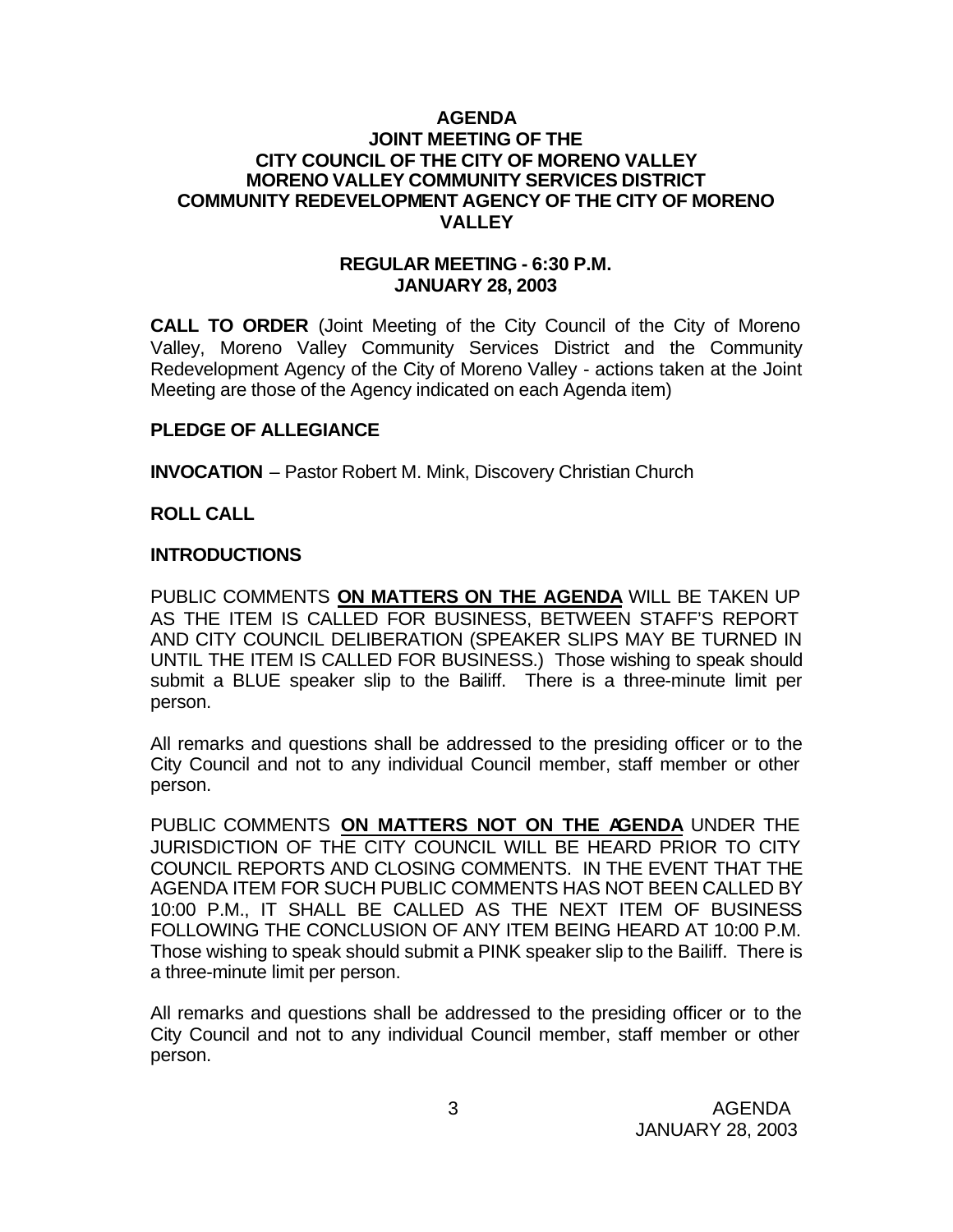#### **JOINT CONSENT CALENDARS (SECTIONS A-C) OF THE CITY COUNCIL OF THE CITY OF MORENO VALLEY, MORENO VALLEY COMMUNITY SERVICES DISTRICT, COMMUNITY REDEVELOPMENT AGENCY OF THE CITY OF MORENO VALLEY, AND THE MORENO VALLEY PUBLIC FACILITIES FINANCING CORPORATION**

All items listed under the Consent Calendars, Sections A, B, and C, are considered to be routine and non-controversial, and may be enacted by one motion unless a member of the Council, Community Services District, or Redevelopment Agency requests that an item be removed for separate action. The motion to adopt the Consent Calendars is deemed to be a separate motion by each Agency and shall be so recorded by the City Clerk. Items withdrawn for report/discussion will be heard after public hearing items.

# **A. CONSENT CALENDAR** - **CITY COUNCIL**

- A1. ORDINANCES FIRST READING BY TITLE ONLY Recommendation: Waive reading of all Ordinance Introductions and read by title only.
- A2. WARRANT REPORT NOVEMBER, 2002 (Report of: Director of Finance/City Treasurer) Recommendation: Adopt Resolution No. 2003-05, approving the Warrant Report, dated November, 2002, in the total amount of \$4,228,989.70.

### Resolution No. 2003-05

A Resolution of the City Council of the City of Moreno Valley, California, Approving the Warrant Report dated November 30, 2002

A3. WARRANT REPORT - DECEMBER, 2002 (Report of: Director of Finance/City Treasurer) Recommendation: Adopt Resolution No. 2003-06, approving the Warrant Report, dated December, 2002 in the total amount of \$3,621,917.67.

### Resolution No. 2003-06

A Resolution of the City Council of the City of Moreno Valley, California, Approving the Warrant Report dated December 31, 2002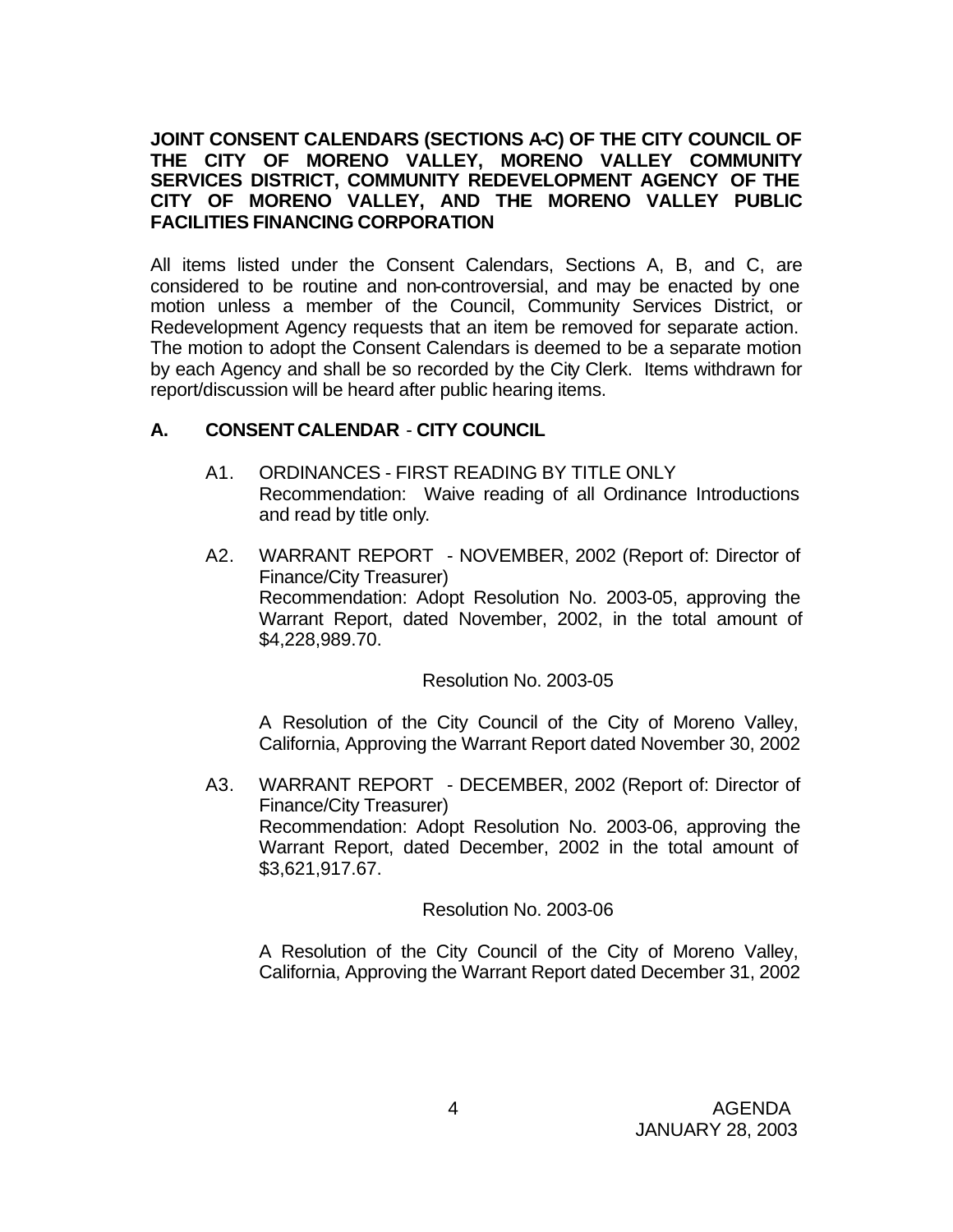- A4. NOTICE OF COMPLETION AND ACCEPTANCE OF THE TRAFFIC SIGNAL AT PERRIS BLVD. AND NORTHERN DANCER DR., PROJECT NO. 01-42669020 (Report of: Director of Public Works/City Engineer) Recommendation: Ratify Contract Change Order No. 1; accept the work as complete for the traffic signal at Perris Boulevard and Northern Dancer Drive, constructed by Moore Electrical Contracting, Inc, 463 North Smith Avenue, Corona, California 92880; direct the City Clerk to record the Notice of Completion within ten (10) days, at the office of the County Recorder of Riverside County, as required by Section 3093 of the California Civil Code; authorize the Director of Finance to release the retention to Moore Electrical Contracting, Inc. thirty-five (35) calendar days after the date of recordation of the Notice of Completion, if no claims are filed against the project and accept the improvements into the City's maintained road system.
- A5. APPROVAL OF COOPERATIVE AGREEMENT FOR LINE D-1 OF THE SUNNYMEAD MASTER DRAINAGE PLAN, BETWEEN THE RIVERSIDE COUNTY FLOOD CONTROL AND WATER CONSERVATION DISTRICT, CITY OF MORENO VALLEY, AND WINDSTORM V. CORPORATION (NORTHEAST CORNER OF KRAMERIA AVENUE AND INDIAN STREET – SUBDIVIDER – WINDSTORM V CORPORATION (Report of: Director of Public Works/City Engineer)

Recommendation: Approve the cooperative agreement between the Riverside County Flood Control and Water Conservation District, City of Moreno Valley, and Windstorm V Corporation for Sunnymead Master Drainage Plan Line D-1; authorize the Mayor to execute the agreement; and direct the City Clerk to forward the signed agreement to the Riverside County Flood Control and Water Conservation District.

- A6. INCREASE TO THE PURCHASE ORDER TO CBA, INC. FOR PREPARATION OF THE ENVIRONMENTAL IMPACT REPORT FOR THE GENERAL PLAN UPDATE (Report of: Director of Community and Economic Development) Recommendation: Authorize the Finance Director to increase the purchase order to CBA, Inc., for preparation of the Environmental Impact Report for the General Plan Update from \$185,300 to \$210,300. Funding for the contract is provided in Account No. 10-85420-7200.
- A7. ACCEPTANCE OF THE COMPREHENSIVE ANNUAL FINANCIAL REPORT FOR THE FISCAL YEAR ENDED JUNE 30, 2002 (Report of: Director of Finance/City Treasurer)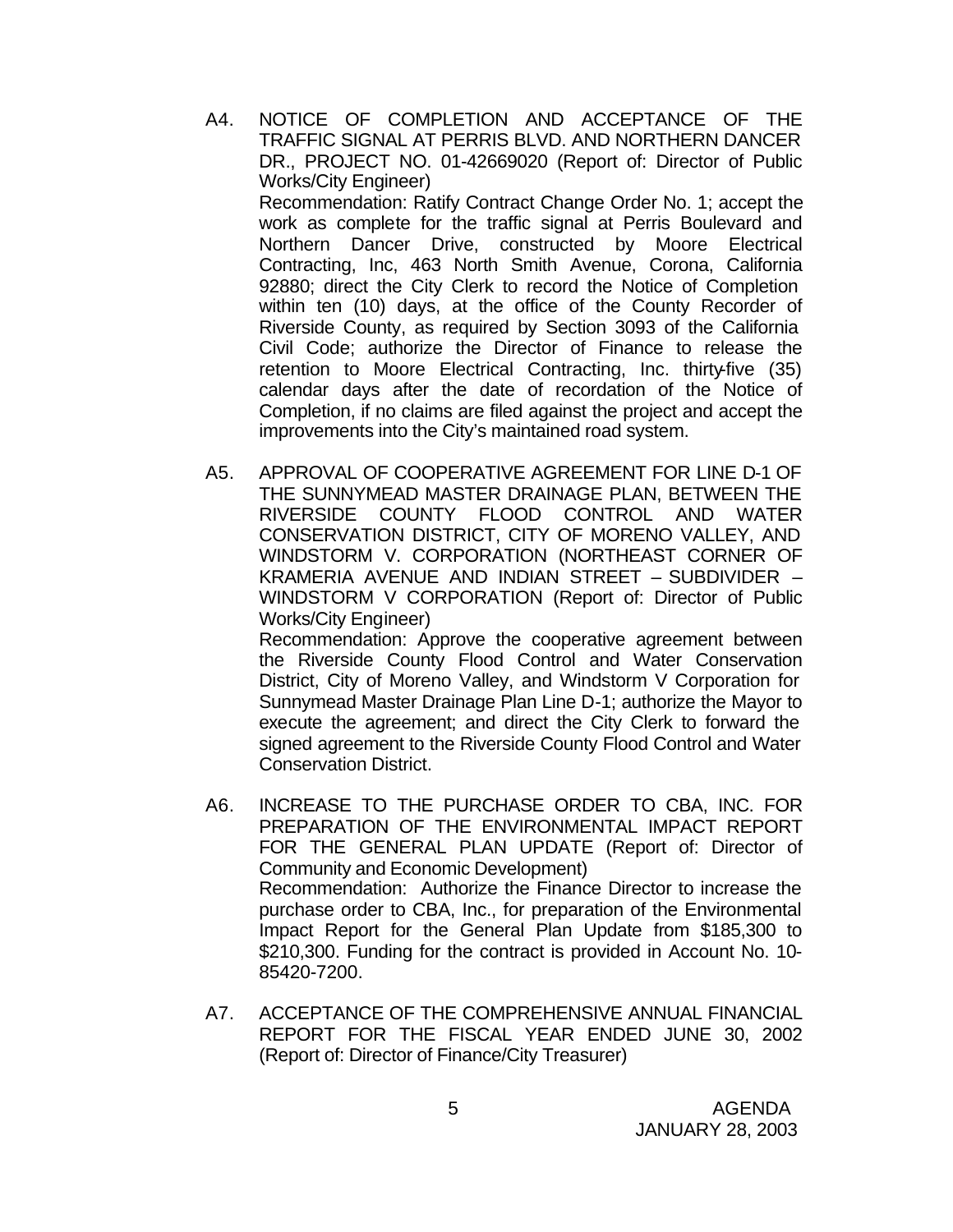Recommendation: Accept the Comprehensive Annual Financial Report for the Fiscal Year Ended June 30, 2002.

# **B. CONSENT CALENDAR** - **COMMUNITY SERVICES DISTRICT**

B1. ORDINANCES - FIRST READING BY TITLE ONLY Recommendation: Waive reading of all Ordinance Introductions and read by title only.

## **C. CONSENT CALENDAR** - **COMMUNITY REDEVELOPMENT AGENCY**

C1. ORDINANCES - FIRST READING BY TITLE ONLY Recommendation: Waive reading of all Ordinance Introductions and read by title only.

## **D. PUBLIC HEARINGS**

Questions or comments from the public on a Public Hearing matter are limited to five minutes per individual and must pertain to the subject under consideration.

Those wishing to speak should complete and submit a GOLDENROD speaker slip to the Bailiff.

D1. PUBLIC HEARING FOR INCLUSION OF TENTATIVE TRACT 29038 INTO COMMUNITY SERVICES DISTRICT ZONE B (RESIDENTIAL STREET LIGHTING) AND ZONE D (PARKWAY LANDSCAPE MAINTENANCE) – KRAMERIA AVENUE AND SADDLEBROOK LANE (Report of: Director of Public Works/City Engineer)

Recommendation: That the City Council, acting in their capacity as the Board of Directors of the Moreno Valley Community Services District (CSD):

- 1) Tabulate the mail ballots for CSD Zones B and D programs;
- 2) Verify and accept the results of the mail ballot proceeding as identified on the Official Tally Sheet and Assessor Parcel Number (APN) listing;
- 3) Receive and file with the City Clerk's Office the accepted Official Tally Sheet and APN listing; and
- 4) Authorize and impose the CSD Zones B and D charges.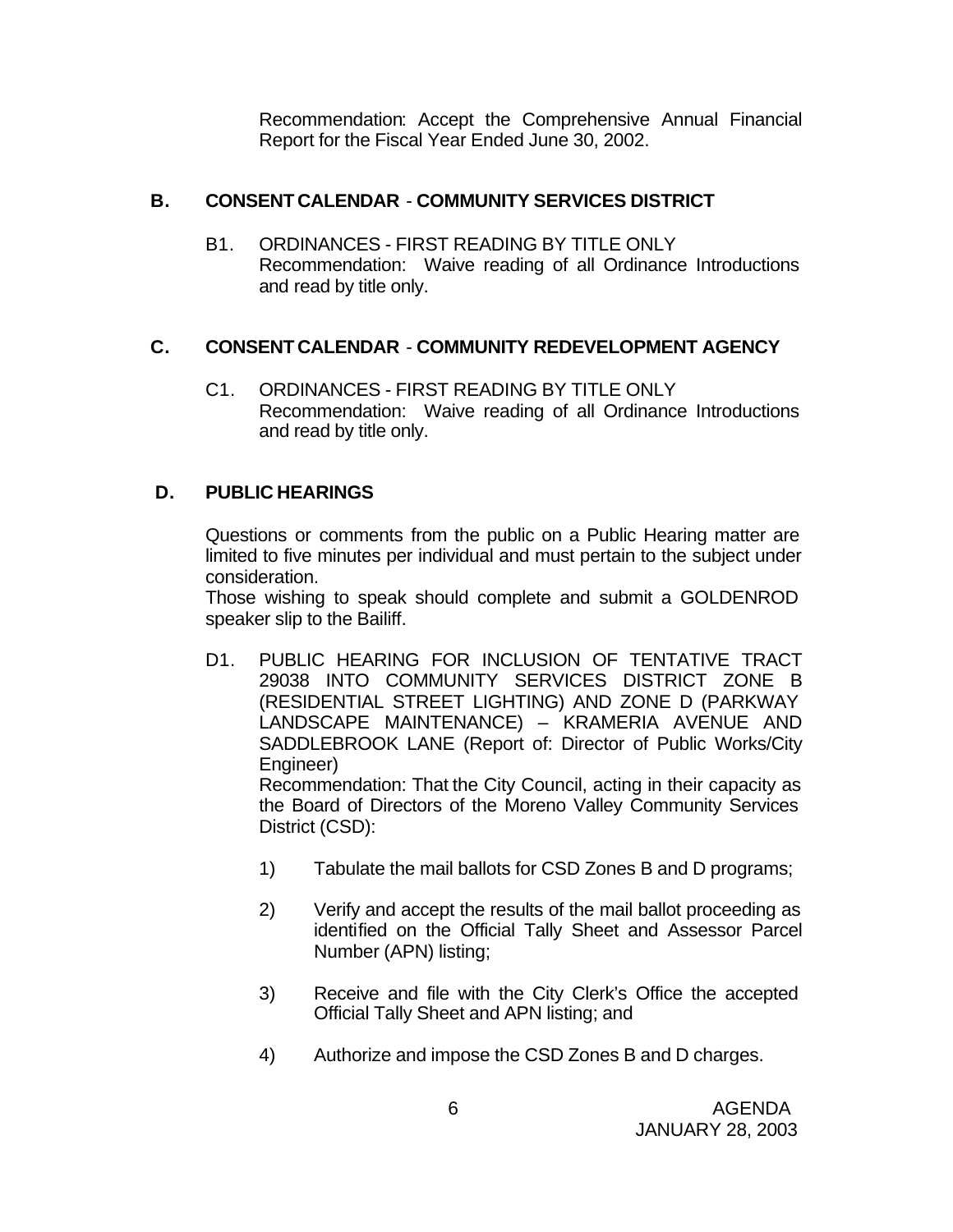- D2. PUBLIC HEARING FOR INCLUSION OF TENTATIVE TRACT 30527 (AND ALL AFFECTED PHASES) INTO THE COMMUNITY SERVICES DISTRICT ZONE B (RESIDENTIAL STREET LIGHTING) PROGRAM (Report of: Director of Public Works/City Engineer) Recommendation: That the City Council, acting in their capacity as the Board of Directors of the Moreno Valley Community Services District (CSD):
	- 1. Tabulate the mail ballots for the CSD Zone B Program;
	- 2. Verify and accept the results of the mail ballot proceeding as identified on the Official Tally Sheet and Assessor Parcel Number (APN) listing;
	- 3. Receive and file with the City Clerk's Office the accepted Official Tally Sheet and APN listing; and
	- 4. Authorize and impose the CSD Zone B charge.

## **E. ITEMS REMOVED FROM CONSENT CALENDARS FOR DISCUSSION OR SEPARATE ACTION**

# **F. REPORTS**

F1. REPORT TO CONSIDER PUBLIC COMMENTS REGARDING MAIL BALLOT PROCEEDING FOR COMMUNITY SERVICES DISTRICT ZONE B (RESIDENTIAL STREET LIGHTING) - TENTATIVE TRACT 26901 (AND ALL AFFECTED PHASES) NORTH OF TENNYSON ROAD BETWEEN GALLANT DRIVE AND CLARK STREET (Report of: Director of Public Works/City Engineer) Recommendation: That the City Council acting in their respective capacities as President and Members of the Board of Directors of the Moreno Valley Community Services District (CSD), accept public comments regarding the proposed inclusion of Tentative Tract 26901 (and all affected phases) into the CSD Zone B (Residential Street Lighting) program and the annual service charge.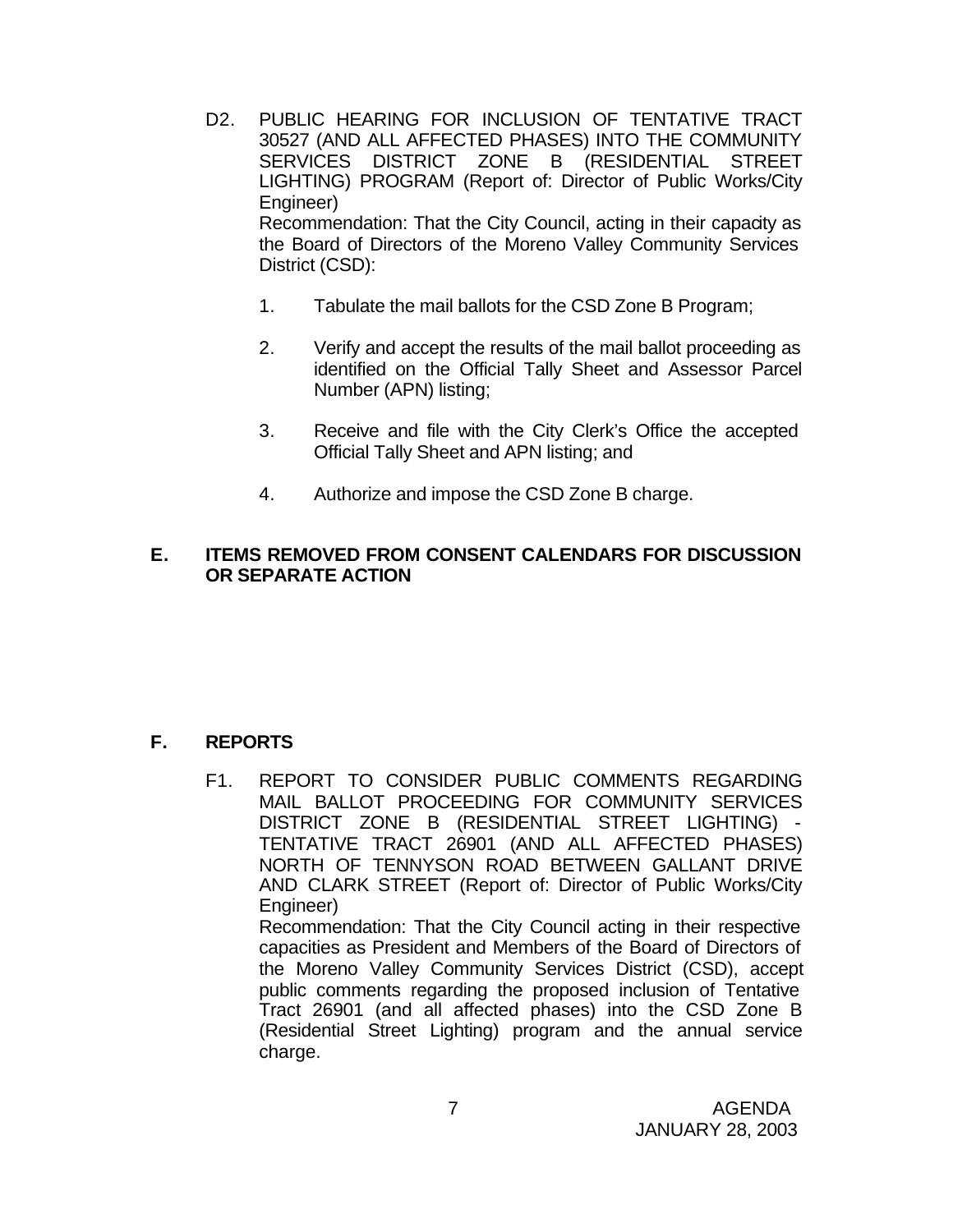- F2. RESOLUTION ADOPTING RECORDS RETENTION SCHEDULE AND ORDINANCE ESTABLISHING RECORDS MANAGEMENT PROGRAM (Report of: City Clerk) Recommendation: That the City Council:
	- 1. Adopt Resolution No. 2003-07, adopting a records retention schedule for all City departments, except for police and fire which will be considered at a later date, and authorizing destruction of certain City records; and

#### Resolution No. 2003-07

A Resolution of the City Council of the City of Moreno Valley, California, Adopting a Records Retention Schedule and Authorizing Destruction of Certain City Records

2. Introduce Ordinance No. 618, amending Title 2 of the City of Moreno Valley Municipal Code by repealing Chapter 2.60 regarding the destruction of records and reenacting Chapter 2.60, establishing a records management program. (Roll call required)

#### Ordinance No. 618

An Ordinance of the City Council of the City of Moreno Valley, California, Amending Title 2 of the Moreno Valley Municipal Code by Repealing Chapter 2.60 Regarding the Destruction of Records, and Reenacting Chapter 2.60, Establishing a Records Management Program

- F3. COOPERATIVE AGREEMENT FOR COST SHARING OF STAFF AT COLLEGE PARK FIRE STATION #91 (CONTINUED FROM JANUARY 14, 2003) (Report of: Interim Fire Chief) Recommendation: That the City Council approve a cooperative agreement for cost sharing of three Fire Captains, among the City of Moreno Valley, City of Perris and Riverside County.
- F4(a). RESOURCE INCREASES TO ADJUST TO SUSTAINED INCREASED SERVICE DEMAND IN DEVELOPMENT SERVICES: COMMUNITY & ECONOMIC DEVELOPMENT, BUILDING & SAFETY, CODE COMPLIANCE, AND PLANNING DIVISIONS (CONTINUED FROM JANUARY 14, 2003) (Report of: Community and Economic Development Director) That the City Council appropriate funds in the FY 2002-03 budget for the requested additional resources based upon an increase in Development Services Activities: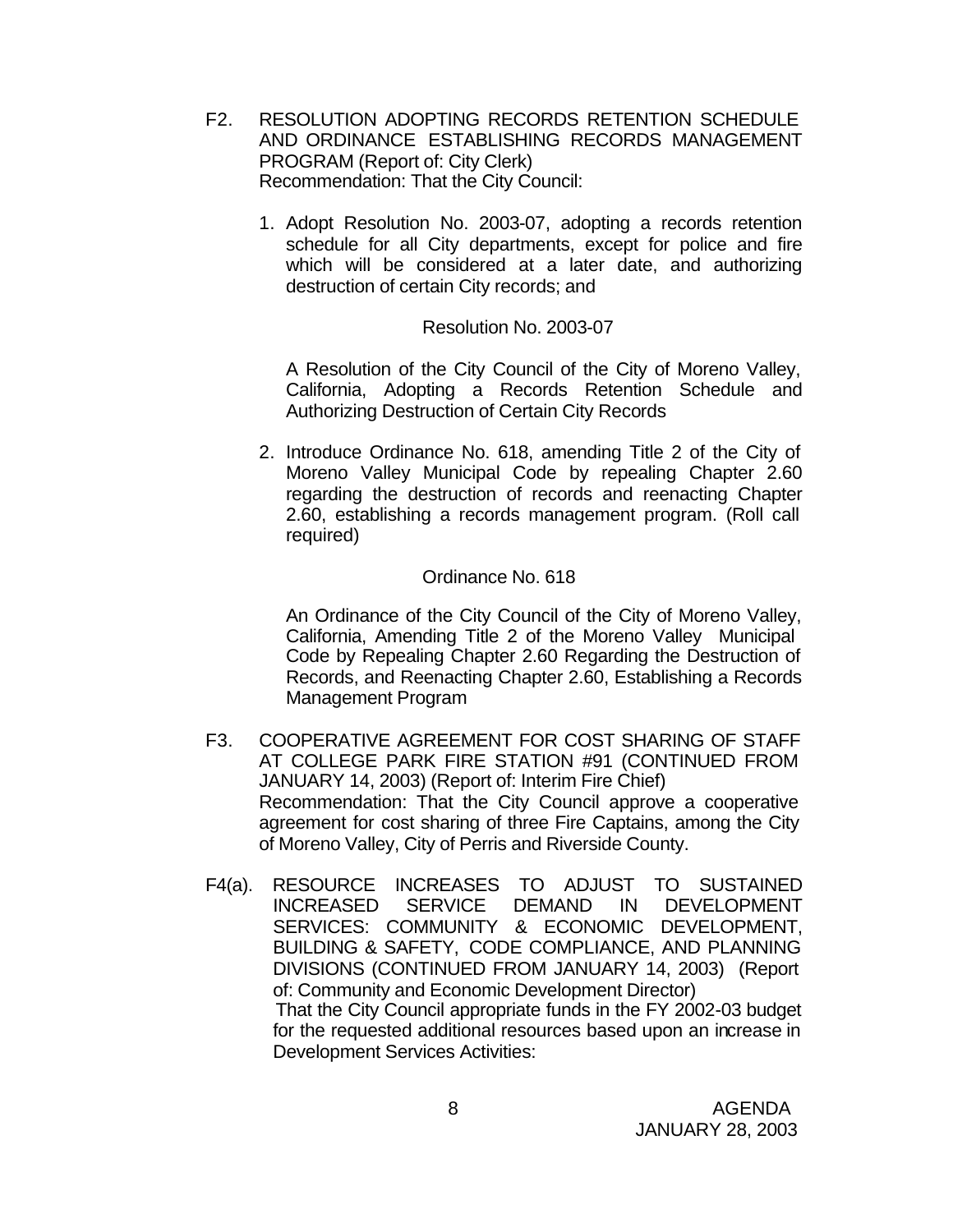- 1) Planning Division: 1 Associate Planner, 1 Planning **Technician**
- 2) Building & Safety Division: 1 Building Inspector II, 1 Permit Technician
- 3) Code Compliance Division: Reclassification of Business License Officer, 1 additional workstation
- F4 (b). RESOURCE INCREASES TO ADJUST TO SUSTAINED INCREASED SERVICE DEMAND IN DEVELOPMENT SERVICES: LAND DEVELOPMENT DIVISION, PUBLIC WORKS DEPARTMENT (Report of: Public Works Director/City Engineer) Recommendation: That the City Council:
	- 1. Approve the addition of Positions in the Land Development Division of one (1) Senior Civil Engineer, one (1) Construction Inspector I and one (1) Office Assistant II.
	- 2. Appropriate \$112,385 for Public Works Land Development personnel services for the remainder of fiscal year 2002/03 to Public Works Land Development Administration in Program 523 and Program 527
- F4(c). ADDENDUM TO STAFF REPORTS: RESOURCE INCREASES TO ADJUST TO SUSTAINED INCREASE SERVICE DEMAND IN DEVELOPMENT SERVICES (Report of: Director of Public Works/City Engineer and Director of Community and Economic Development)
- F5. RESOLUTION NO. CSD 2003-01, ARTERIAL MEDIAN MAINTENANCE POLICY AND RESOLUTION NO. CSD 2003-02, ZONE M (COMMERCIAL/INDUSTRIAL IMPROVED MEDIAN MAINTENANCE) (Report of: Director of Public Works/City Engineer) Recommendation: That the City Council, acting in their respective

capacities as President and Members of the Board of Directors of the Moreno Valley Community Services District (CSD):

1. Approve and adopt Resolution No. CSD 2003-01, the Arterial Median Maintenance Policy (the "Policy"); and

Resolution No. CSD 2003-01

A Resolution of the Moreno Valley Community Services District of the City of Moreno Valley, California, Expressing the Intent of the Board to Hold a Hearing on the Proposal to Establish Zone M within the District for the Purpose of Furnishing Commercial/Industrial Median Maintenance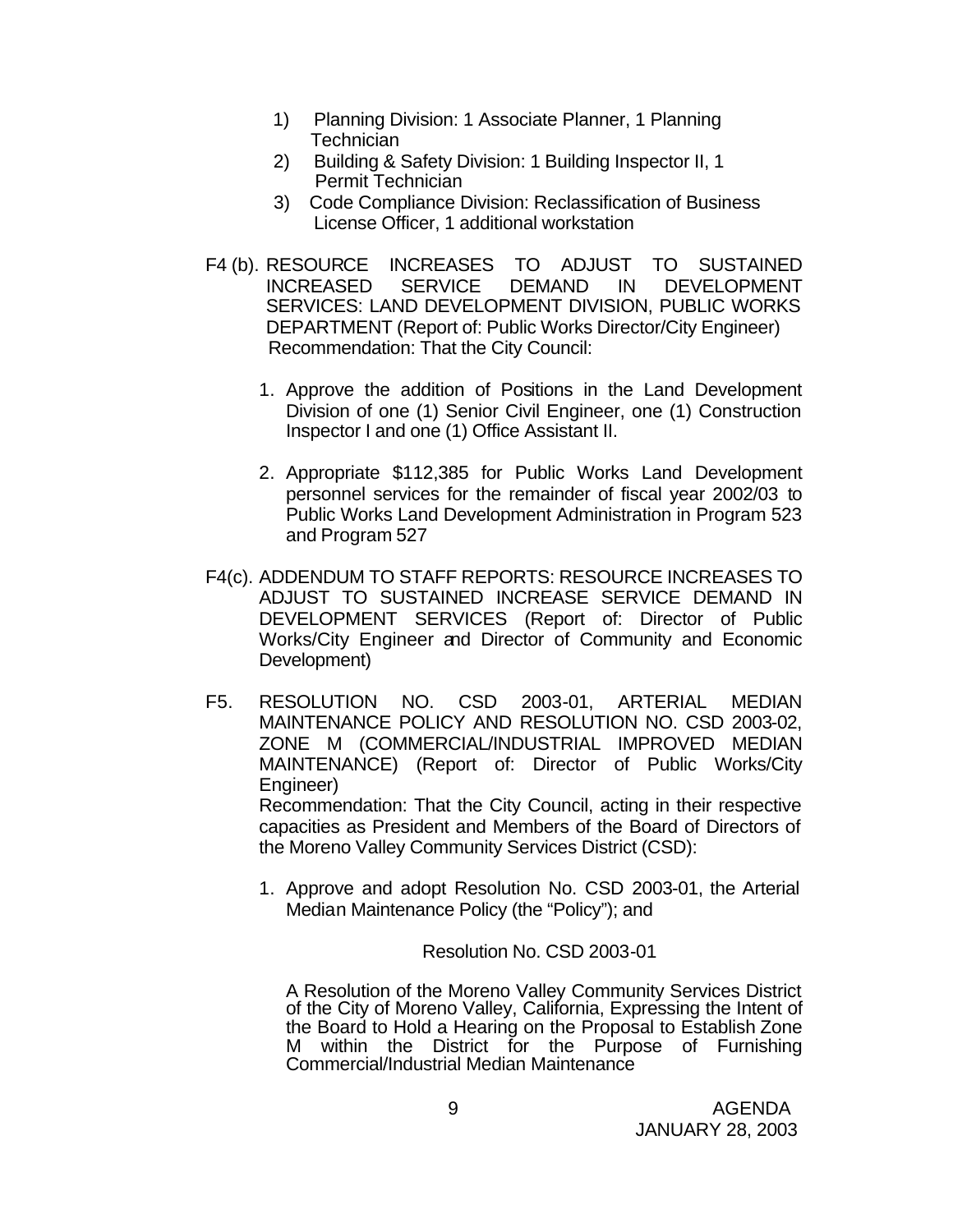2. Approve and adopt Resolution No. CSD 2003-02, for the purpose of expressing the intent of the CSD Board of Directors to hold a public hearing to establish CSD Zone M (Commercial/Industrial Improved Median Maintenance).

#### Resolution No. CSD 2003-02

A Resolution of the Moreno Valley Community Services District of the City of Moreno Valley, California, to Approve and Adopt the Arterial Median Maintenance Policy to Provide Funding Guidelines for Aesthetically Improved Arterial Roadway Medians

- F6. LEGISLATIVE UPDATE (Report of: Assistant City Manager) Recommendation: That the City Council receive and file the Legislative Status Report, which is provided as information.
- F7. CITY MANAGER'S REPORT (Informational Oral Presentation not for Council action)

## **G. LEGISLATIVE ACTIONS**

ORDINANCES - 1ST READING AND INTRODUCTION – NONE

ORDINANCES - 2ND READING AND ADOPTION

G1. ADOPTION OF ORDINANCE NO. 617, AN ORDINANCE OF THE CITY COUNCIL OF THE CITY OF MORENO VALLEY, CALIFORNIA, REPEALING AND REENACTING CHAPTER 14.20 OF TITLE 14 OF THE CITY OF MORENO VALLEY, RELATING<br>TO NEWSRACKS (RECEIVED FIRST READING AND TO NEWSRACKS (RECEIVED FIRST READING AND INTRODUCTION JANUARY 14, 2003 WITH A 5-0 VOTE) (Report of: City Attorney)

Recommendation: Adopt Ordinance No. 617.

Ordinance No. 617

An Ordinance of the City Council of the City of Moreno Valley, California, Repealing and Reenacting Chapter 14.20 of Title 14 of the City of Moreno Valley, Relating to Newsracks

ORDINANCES - URGENCY ORDINANCES - NONE

RESOLUTIONS – NONE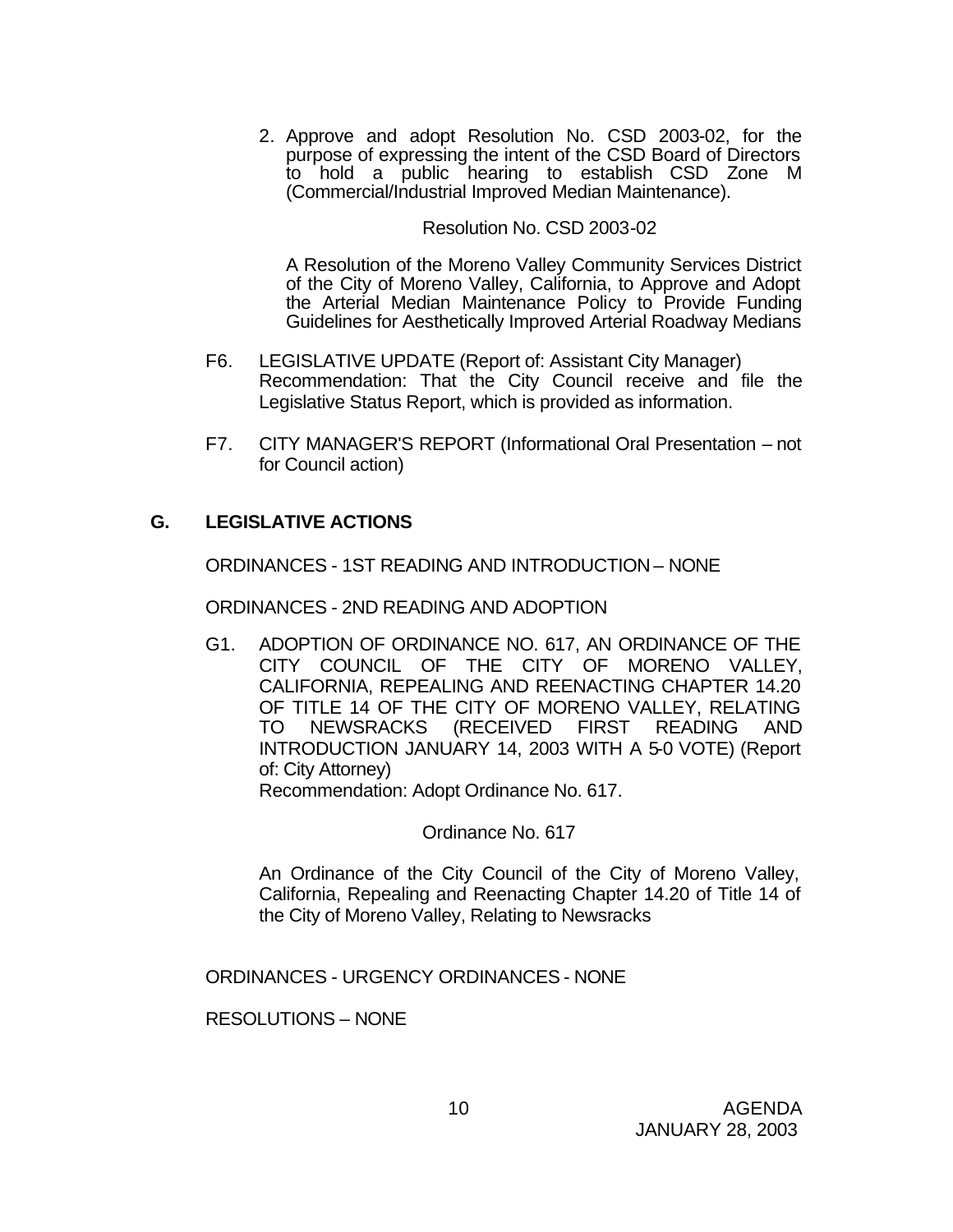PUBLIC COMMENTS **ON ANY SUBJECT NOT ON THE AGENDA** UNDER THE JURISDICTION OF THE CITY COUNCIL

Those wishing to speak should complete and submit a PINK speaker slip to the Bailiff. There is a three-minute time limit per person.

All remarks and questions shall be addressed to the presiding officer or to the City Council and not to any individual Council member, staff member or other person.

### **CLOSING COMMENTS AND/OR REPORTS OF THE CITY COUNCIL, COMMUNITY SERVICES DISTRICT, OR COMMUNITY REDEVELOPMENT AGENCY**